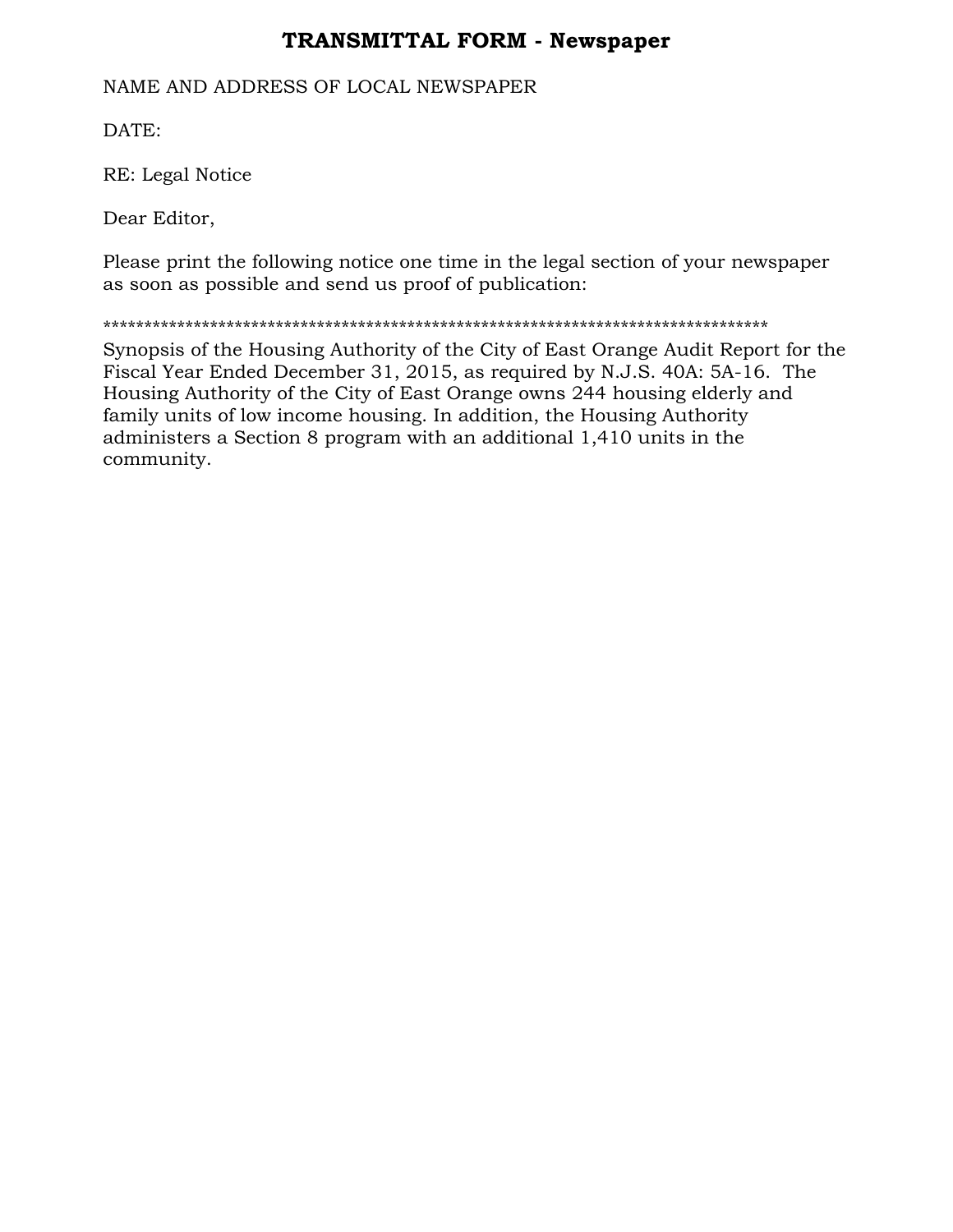### **Housing Authority of the City of East Orange**

#### Statement of Net Position

|                                  | Year Ended                 |               |    |             |
|----------------------------------|----------------------------|---------------|----|-------------|
|                                  |                            | December-15   |    | December-14 |
| Cash                             | \$                         | 2,104,346     | \$ | 2,740,301   |
| <b>Other Current Assets</b>      |                            | 466,257       |    | 333,476     |
| Capital Assets - Net             |                            | 6,439,122     |    | 6,227,261   |
| Deferred Outflows                |                            | 654,402       |    |             |
| <b>Total Assets</b>              |                            | 9,664,127     |    | 9,301,038   |
| Less: Current Liabilities        |                            | (344, 456)    |    | (481, 126)  |
| Less: Non Current Liabilities    |                            | (4, 186, 314) |    | (1,078,726) |
| Less: Deferred Inflows           |                            | (207, 898)    |    |             |
| Net Position                     | $\boldsymbol{\mathcal{S}}$ | 4,925,459     | \$ | 7,741,186   |
|                                  |                            |               |    |             |
| Net Investment in Capital Assets | \$                         | 6,046,849     | \$ | 5,714,722   |
| <b>Restricted Net Position</b>   |                            | 47,305        |    | 418,891     |
| Unrestricted Net Position        |                            | (1, 168, 695) |    | 1,607,573   |
| <b>Net Position</b>              | ऊ                          | 4,925,459     | \$ | 7,741,186   |

# **Housing Authority of the City of East Orange**

Statement of Revenue, Expenses and Changes in Net Position

|                                                 | Year Ended  |               |             |            |
|-------------------------------------------------|-------------|---------------|-------------|------------|
|                                                 | December-15 |               | December-14 |            |
| Revenues                                        |             |               |             |            |
| <b>Tenant Revenues</b>                          | \$          | 826,779       | \$          | 817,124    |
| <b>HUD Subsidies</b>                            |             | 13,830,487    |             | 13,781,645 |
| Other Government Grants                         |             | 49,054        |             | 39,278     |
| <b>Other Revenues</b>                           |             | 2,909,915     |             | 3,586,433  |
| <b>Total Operating Income</b>                   |             | 17,616,235    |             | 18,224,480 |
| Expenses                                        |             |               |             |            |
| <b>Operating Expenses</b>                       |             | 18,115,562    |             | 17,500,298 |
| Depreciation Expense                            |             | 338,566       |             | 380,768    |
| <b>Total Operating Expenses</b>                 |             | 18,454,128    |             | 17,881,066 |
| Operating Income before<br>Non Operating Income |             | (837, 893)    |             | 343,414    |
| Interest Income                                 |             | 4,515         |             | 3,049      |
| <b>HUD Capital Grants</b>                       |             | 305,500       |             | 625,905    |
| Change in Net Position                          |             | (527, 878)    |             | 972,368    |
| Net Position Prior Year                         |             | 7,741,186     |             | 6,768,818  |
| Prior Period Adjusment                          |             | (2, 287, 849) |             |            |
| <b>Total Net Position</b>                       | \$          | 4,925,459     | \$          | 7,741,186  |